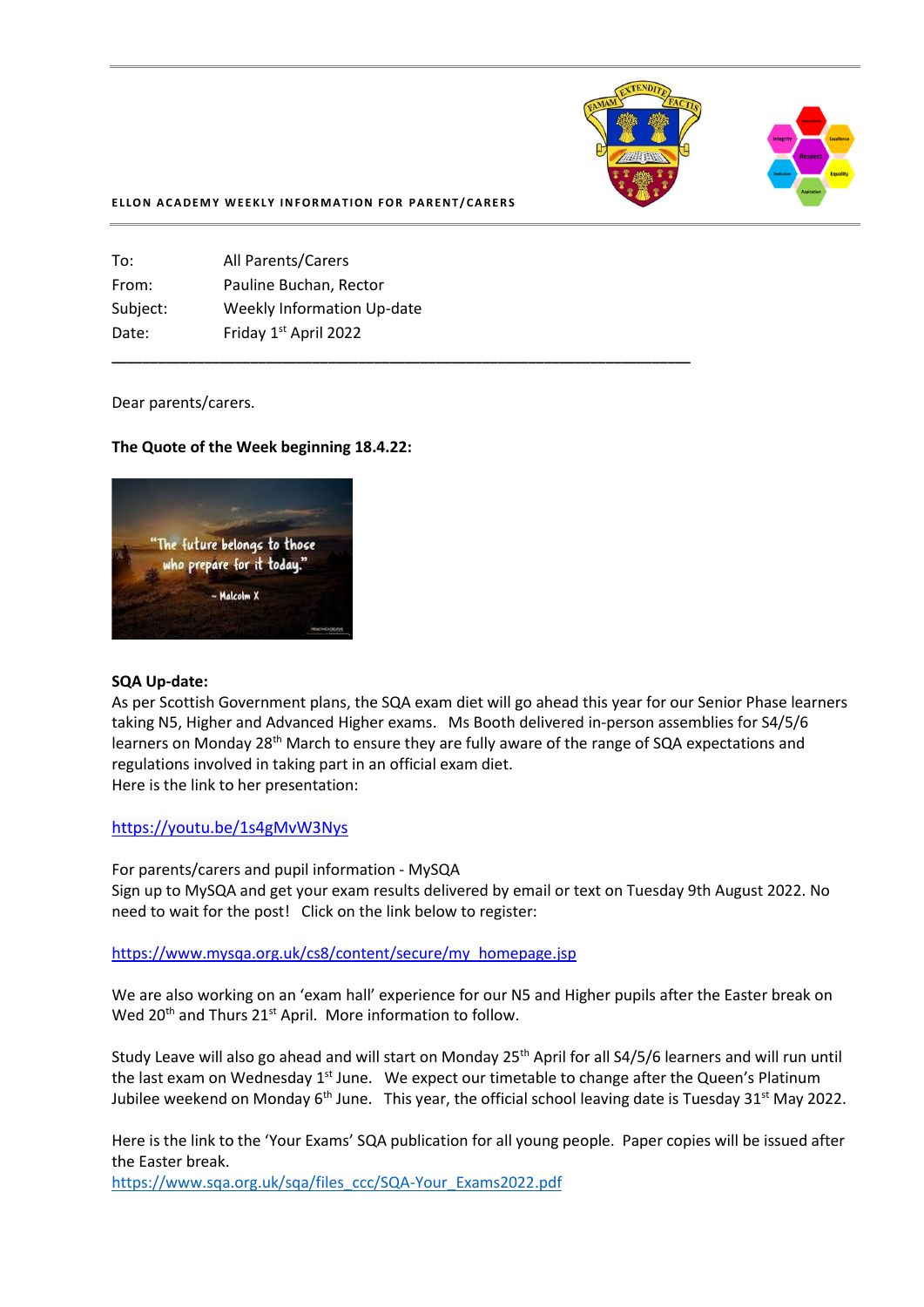# **Covid Up-Date for schools from Scottish Government (29.3.22):**

Children, young people, and staff must stay at home and self-isolate if they:

- have symptoms of COVID-19, whether they feel unwell or not
- have tested positive, even if asymptomatic
- are required to self-isolate for any other reason in line with the requirements set out on NHS Inform
- are identified as a close contact and are over 18 years and 4 months and not fully vaccinated

Public health advice on testing, self-isolation and managing confirmed cases of COVID-19 should be followed as per the relevant Scottish Government guidance and Test and Protect | NHS inform. From 18th April 2022, there is no longer a requirement for schools to issue individual information ("warn and inform") letters to low-risk contacts when positive cases are identified, or for them to test prior to returning to the school environment provided they remain without symptoms.

Communication with parents, care givers, staff and children remains important. Although letters do not need to be sent following every case given the transition away from universal asymptomatic testing, it remains good practice to keep people updated where it is expected that concerns may arise.

Washing hands thoroughly, at the right time, using appropriate facilities and products helps to prevent the spread of COVID-19. Schools should continue to support staff and children and young people to follow advice on good hand hygiene, and to ensure regular surface cleaning in schools and on school transport. Effective respiratory and cough hygiene also helps to minimise the risk of the transmission of COVID-19.

There should be an ongoing focus on ventilation, and previous guidance continues to apply. As set out previously, to support healthy learning environments, local authorities should continue to ensure that all local authority schools and ELC settings have access to CO2 monitoring, whether via mobile or fixed devices. This is to support the goal of all school buildings, including all learning and teaching spaces, being assessed regularly for ventilation issues with a view to remedial action being taken where required.

The general guidance for safety in the workplace should be adhered to. This includes consideration of both: i) physical distancing and ii) the use of face coverings by all staff and young people in secondary schools, and by all staff in primary schools, in indoor communal areas and when moving around the school building. As previously, careful attention should be given to the requirements of individuals with additional support needs when implementing this measure.

# **Children and young people with additional support needs**

Every child and young person will have different levels of required support. Risk assessments play a key part in considering the individual needs of a child or young person. Risk assessments, which may be integrated into a Child's Plan, should already exist for children and young people with complex additional support needs. These risk assessments should be reviewed and updated as appropriate, reflecting current circumstances. Where they are not in place, or they have not been updated they must be undertaken or reviewed swiftly. Where there is a need to work in close proximity with adults and children and young people the safety measures to protect adults and children and young people alike should be followed. Staff should wear a face covering or PPE where a risk assessment has deemed it appropriate (e.g., when carrying out Aerosol Generating Procedures), and regularly wash their hands before and after contact.

Personal protective equipment (PPE) includes single-use disposable gloves, disposable plastic aprons and face masks. PPE should be readily available, and staff should be trained on its use. The use of PPE by staff should continue to be based on a clear assessment of risk and need for an individual child or young person, such as personal care where staff come into contact with blood and body fluids. No additional PPE measures are required for general use.

It remains important for those providing and arranging dedicated school transport services to follow general guidance in relation to the use of face coverings, cleaning, hygiene and ventilation. Further information is available from Transport Scotland guidance for public transport. In general, the previous school transport mitigations no longer apply (except the wearing of face coverings while that remains a legal requirement on public transport) though it remains important that the needs of passengers who are at a higher risk, for example children with additional support needs, are factored into any risk assessment of school transport needs.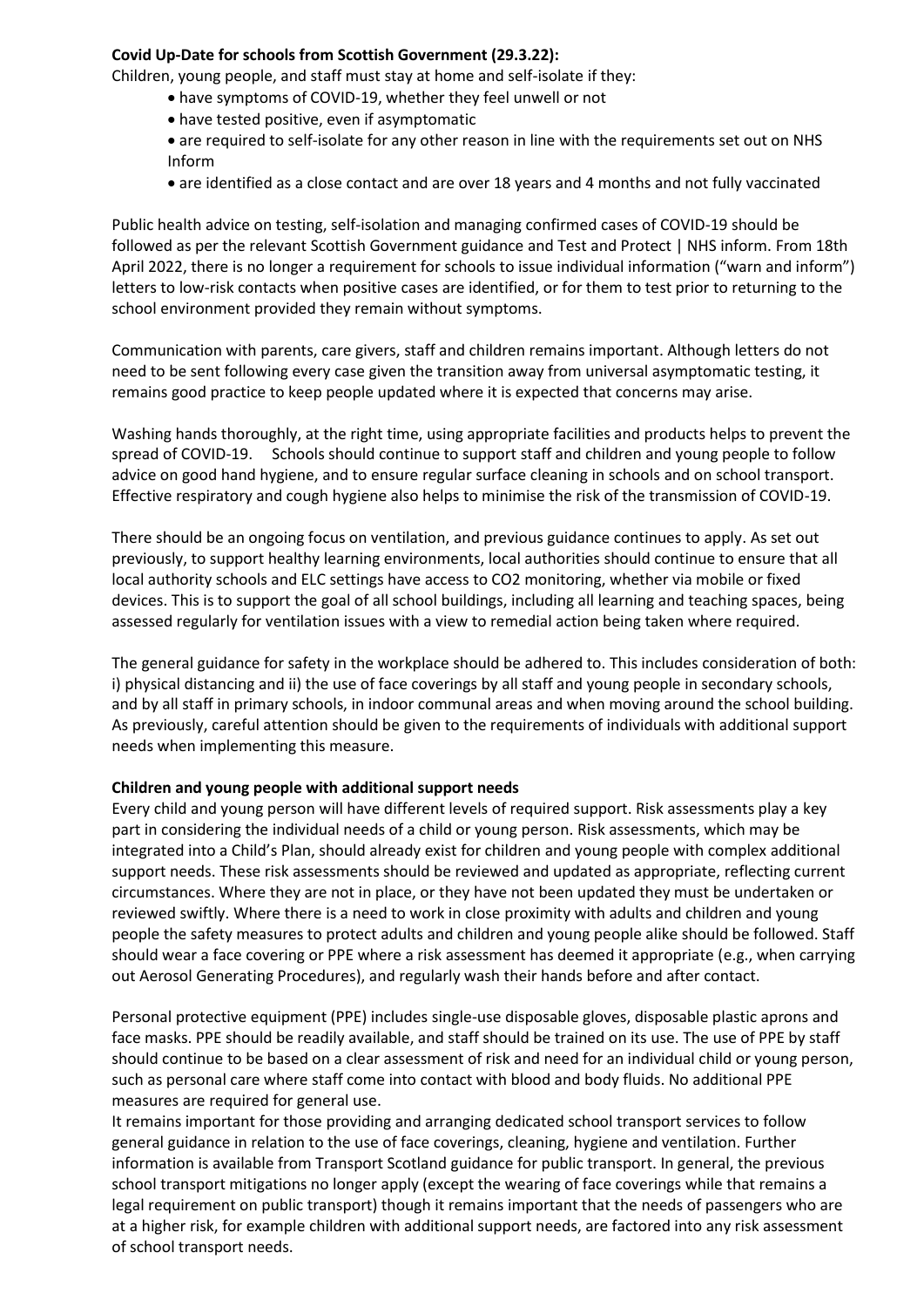In line with the Testing Transition Plan, the advice for school staff and secondary pupils in mainstream and special schools to undertake twice-weekly asymptomatic LFD testing will no longer apply from 18 April 2022. The schools asymptomatic testing programme will therefore end at the end of this term (the Spring term). Schools and ELC settings should distribute their remaining stock by 17 April.

From 18 April 2022, local health protection teams will still be able to deploy testing as one of a suite of measures for outbreak management purposes if it is necessary in their expert judgement. Schools are considered to be low risk settings for outbreak management due to the relatively lower vulnerability of children to harm arising from COVID infection, and the high vaccination coverage of the working age adult population. NHS Public Health / Health Protection Teams may make the decision to engage with schools in the handling of individual cases, clusters, or outbreaks but it is expected that the majority of cases and clusters will be managed by individuals and schools themselves through usual sickness and absence processes for staff and children. Decisions on prioritisation will be taken at a local level by Health Protection Teams.

In moving to routine protective measures, schools should plan on the basis that:

• While face coverings will not be required in classrooms, including for learners in the senior phase sitting exams, learners and staff should continue to be supported to wear them if they choose to do so.

• Physical distancing, children, young people and staff should follow the wider societal guidance on physical distancing in schools or on dedicated school transport. As in wider society it will remain important to be cautious and exercise personal responsibility, recognising that, where possible, it is safer to keep a distance from other people.

• There are no restrictions on indoor and outdoor drama activity, music, PE or dance. Routine measures should continue to apply in relevant settings where these activities are taking place (e.g. good ventilation).

• School day visits and residential stays are permitted in keeping with guidance on school visits and trips: Coronavirus (COVID-19): school visits and trips - gov.scot [\(www.gov.scot\)](http://www.gov.scot/)

• There are no restrictions on assemblies, although routine measures will continue to apply (e.g. good ventilation, regular cleaning, etc).

- Contact groups are not required,
- One-way systems are not required.
- Staggered lunch and break times are not required.
- Staggered pick-up and drop-off times are not required.

• There are no restrictions on supply staff, other professionals or visitors in general entering schools. All visitors will, however, be expected to comply with the school's routine measures and arrangements for managing and minimising risk.

• There are no restrictions on parents, carers or wider family members entering school buildings, although they will be expected to comply with the school's routine measures. similar events or meetings.

Parents, carers, and family members are able to attend indoor and outdoor sporting and cultural events.

Ellon Academy will take a staged approach to reducing mitigates in school and parents/carers, staff and pupils will be informed in due course.

# **Staff up-dates:**

- Vacancies currently advertised:
	- o 1 FTE Teacher of Technical Education Interviews after the Easter break
	- o 1 FTE Teacher of Home Economics Readvertised.
	- $\circ$  1 FTE Teacher of Art interviews this week. Preferred candidate has accepted the post.
	- o 1 FTE Teacher of Computing Science
	- $\circ$  0.4 FTE Acting Principal Teacher Creative Arts interviews after the Easter break

We have also requested Probationer Teachers for session 22/23 in the following subjects:

• Art, English, Home Economics and Technical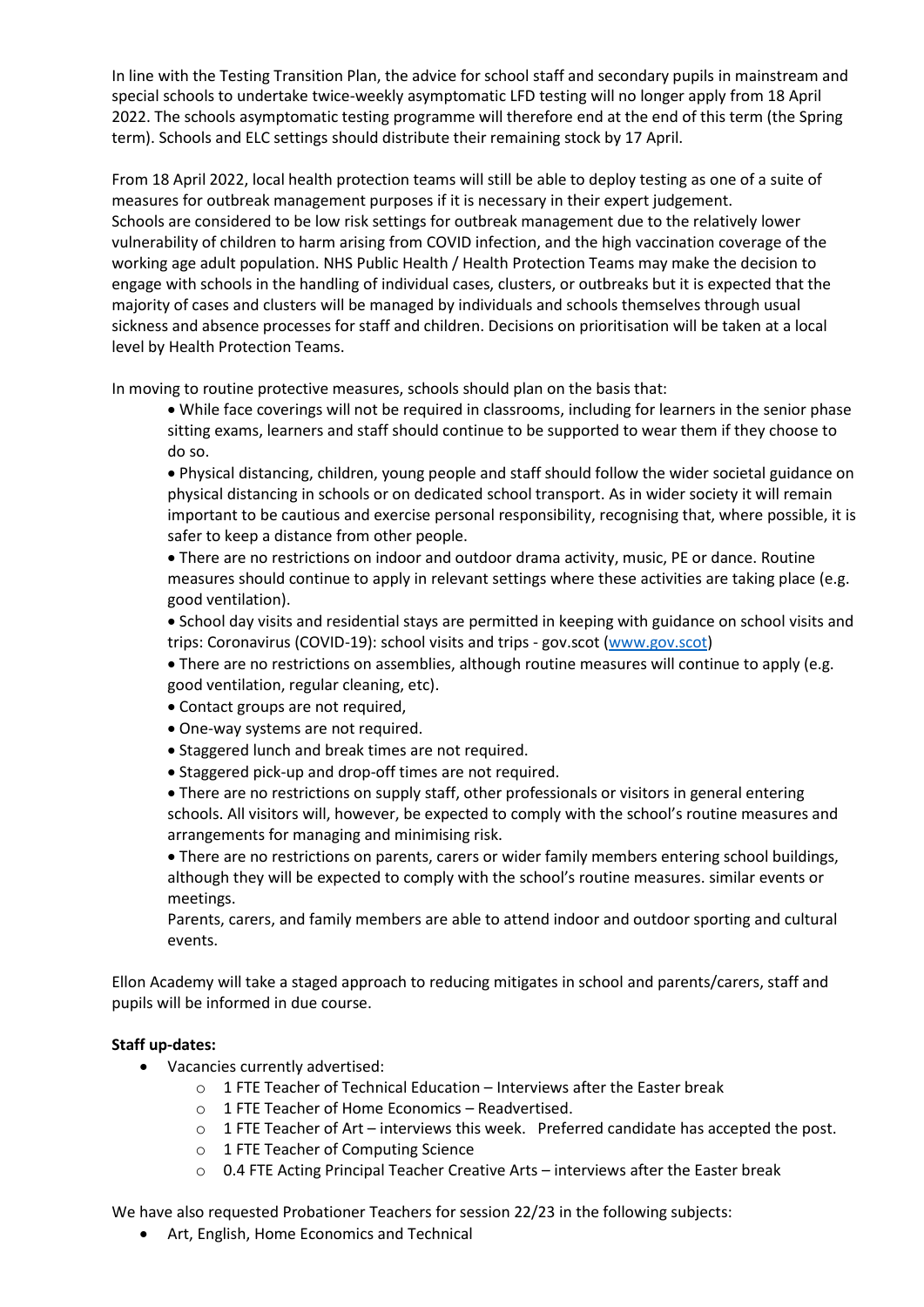# **Fond Farewell to Mrs Patty Willox**

Today, we said fond farewells to Mrs Patty Willox, our Cleaning Supervisor.

Patty has been with Ellon Academy for 43 years, since the days of the old, old Academy and has been such a significant part of the Ellon Academy family.

We wish her all the very best for a long, happy and well-deserved retirement.



# **S6 PUPILS – LEAVERS' HOODIES:**

Please follow the link below (it has also been shared on the S6 PSE Google Classroom) to choose a nickname and order your leavers hoodie. Remember, your nickname must be school appropriate – you will be asked to change it if it isn't. Hoodies cost £18.50 and payments must be made no later than 12:00 on Wednesday 16th March so that your order is guaranteed to arrive before you leave school. Orders received after this deadline are unlikely to be accepted because it will mean that the rest of the order will be delayed. Please see Mrs Duffus in S42 if there are any issues. Miss Duffus. [https://moxieleavers.co.uk/.../dc69a5f80c53b2050f0fc3d7](https://moxieleavers.co.uk/hoodie/OMnE23VDUJsiFH7tOZ0U/dc69a5f80c53b2050f0fc3d7?fbclid=IwAR1zMwQrRyNSzYnfZlKdANaOIse8StFLXEBoYQ0DQ-Hii_j_7y9EKa_kVqU)

# **Pupil Achievement:**

A huge thank you to those of you who donated to the 3B1 Fundraising for the International Disaster Appeal. They have reached £300 due to their efforts. Some sold home bakes, some did extra chores at home and a particular star was Ava Binnie who picked up litter in the canteen! Well done 3B1. Great effort!

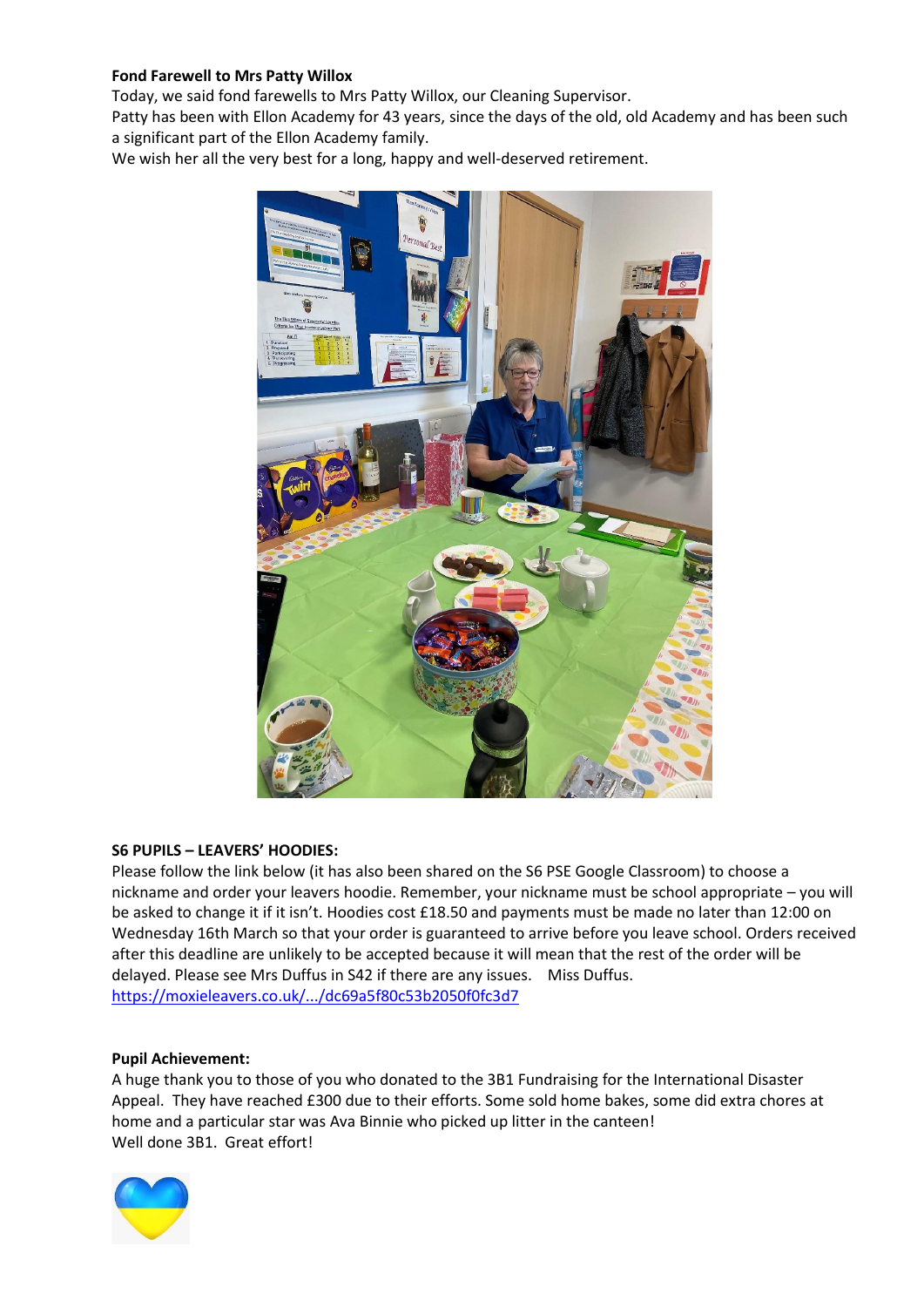# **Pupil Achievement:**

Congratulation to Neve S in 3F2 who received her certificate from Aberdeen University this week for winning first place in the Young Adult category in their recent Flash Fiction writing competition. A great achievement for Neve! Very well done!



## **Pupil Achievement**

Well done to Mr Murdoch and 2K1 earning a free lunch today, in recognition of consistently supporting School Uniform at Ellon Academy. A 'thank you' text has also been sent home to all pupils in 5F2, 3K1, 1S2, 3F1 and 2K1 who have also been school uniform stars. Thanks to parents/carers for your support.

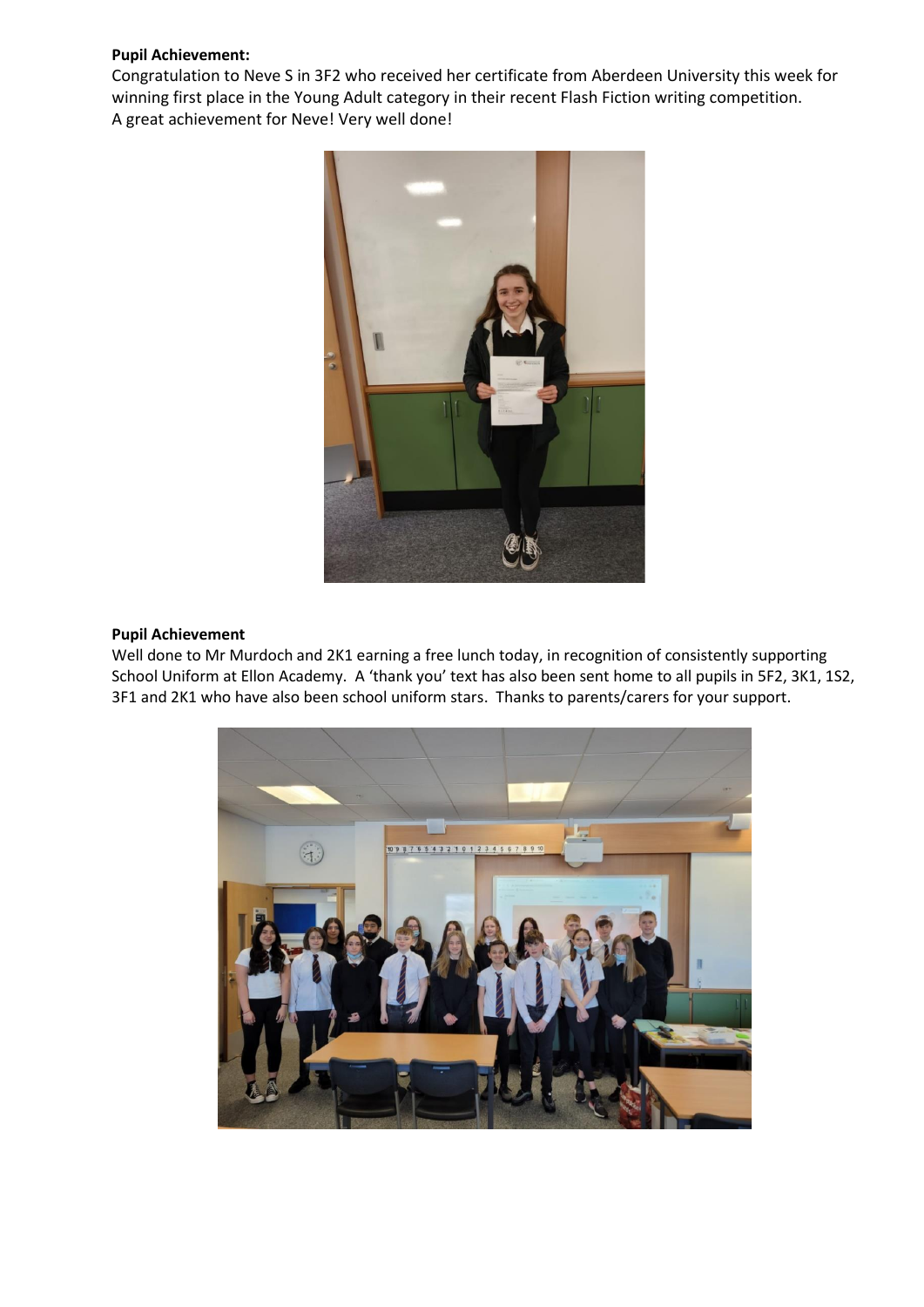# **Pupil Achievement:**

After 2 years of no gymnastics competitions Rebecca M (3S1) headed to Musselburgh for the Saltire Mega Event last weekend. Great result for Rebecca as she got Gold on Floor and Bronze overall. Well done, Rebecca!



### **Pupil Achievement:**

Ellon Academy pupils bloom in pocket garden challenge!

Budding garden designers from six schools in Aberdeenshire are included in a final showcase of this year's Pocket Garden Design Competition.

Pupils from Anna Ritchie School of Special Education, Fordyce Primary School, Insch Primary School, Macduff Primary School, Banchory Academy and Ellon Academy have shown their budding design skills by creating winning entries to the showcase of the seventh annual Pocket Garden Design Competition, run by environmental charity Keep Scotland Beautiful.

Following the huge success of the online showcase in 2021, when 38 design winners were displayed to allow a public vote, this year 340 entries were received from across Scotland. Of these 45 have won a place in a digital showcase.

Schools developed environmentally friendly designs for a tiny garden telling a story, reflecting the themes of the 2022 Year of Stories, One Planet Picnic and Wildlife Gardening.

Stories are a vital part of culture and community, from well-loved tales of family and friends to famous fictional characters: they all give a sense of place, history and belonging.

There are fables, legends, folklore, news stories, novels, fairy stories, investigative journalism, and myths to draw inspiration from and the young people celebrated that through their imaginative competition entries. Children, from as young as three, were challenged to design a colourful and sustainable garden.

Finished gardens will be available to view in an online showcase, where the nation will also be able to vote for their favourite Pocket Garden. Nicola Davidson, Education and Learning Officer for Keep Scotland Beautiful, said: "This year's competition has encouraged children to tell their own stories, a wonderful part of our culture, through their garden designs. The winning Pocket Gardens will be available to view in the digital showcase from Wednesday, June 8 a[t www.keepscotlandbeautiful.org/pocketgarden.](http://www.keepscotlandbeautiful.org/pocketgarden?fbclid=IwAR30uR8pQuStjYZ0CVL5KEFX9LMZkoOU6yExLH7X9KuKUInkjRJoLf_iRqM)

Voting for the nation's favourite Pocket Garden will be open from June 8 – 20. Good luck Ellon gardeners and staff! Please vote for us!